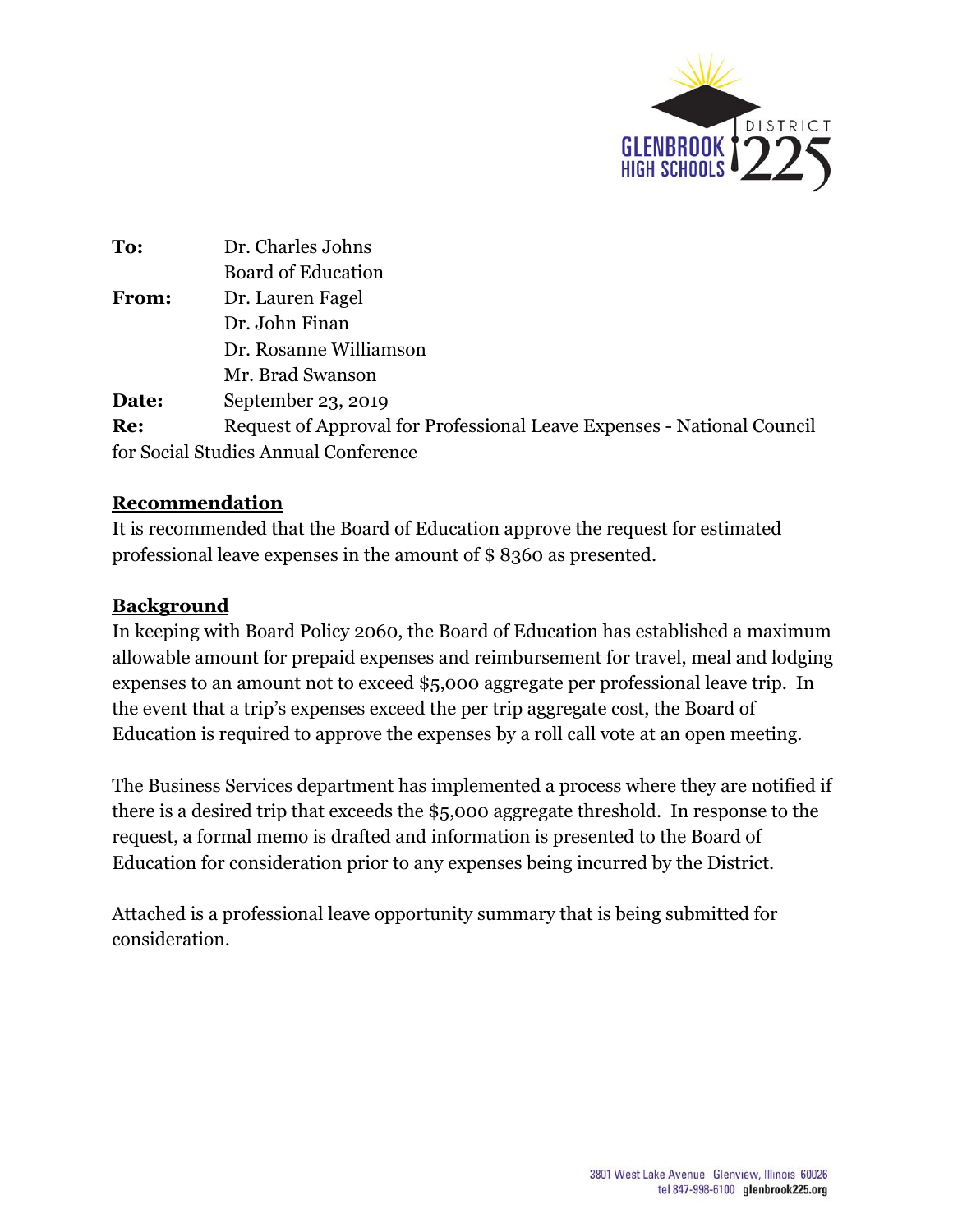# **Request of Approval for Professional Leave Expenses**

| <b>Name of Event</b>                | Dates and Location of Event |
|-------------------------------------|-----------------------------|
| National Council for Social Studies | November 22-24, 2019        |
| <b>Annual Conference</b>            | Austin, Texas               |

## **Overview and Description of Event**

The annual NCSS conference is the largest and most comprehensive social studies professional development conference. The 3-day event will bring together over 3000 educators to share the most current knowledge, ideas, research and expertise in social studies education. The conference offers an opportunity for educators to rejuvenate their teaching strategies and collaborate with some of the leaders in social studies education. Attendees can choose from over 600 presentations by researchers and practitioners, receive classroom-ready resources, interact with well-known speakers, share teaching strategies and solutions with peers, and discover the latest teaching products and services.

## **Rationale for Attending Event**

Teachers have the opportunity to connect with other social studies educators around the country to gain more knowledge in content and pedagogy by attending a number of peer-reviewed breakout sessions conducted by other educators and professionals in the field of social sciences. These sessions often provide free resources for teachers to bring back to their classes and students. We also have teachers who will be presenting or conducting leadership responsibilities for the organization. The conference's themes each year allow educators to maintain relevance in our curricula. Past themes have included media literacy, civic education, and racial equity and social justice. This year's theme is "Informed Action: Agency, Advocacy, Activism."

#### **Outcomes**

Teachers who attend the national conference bring back resources and ideas to enhance curriculum and instruction in our courses. They also make valuable connections with other professionals who become resources for materials, lessons, and opportunities for our students. An emphasis on social studies standards and the C3 framework (standards for college, career, and civic life) throughout the conference benefit our teachers in aligning our curriculum with state and national guidelines.